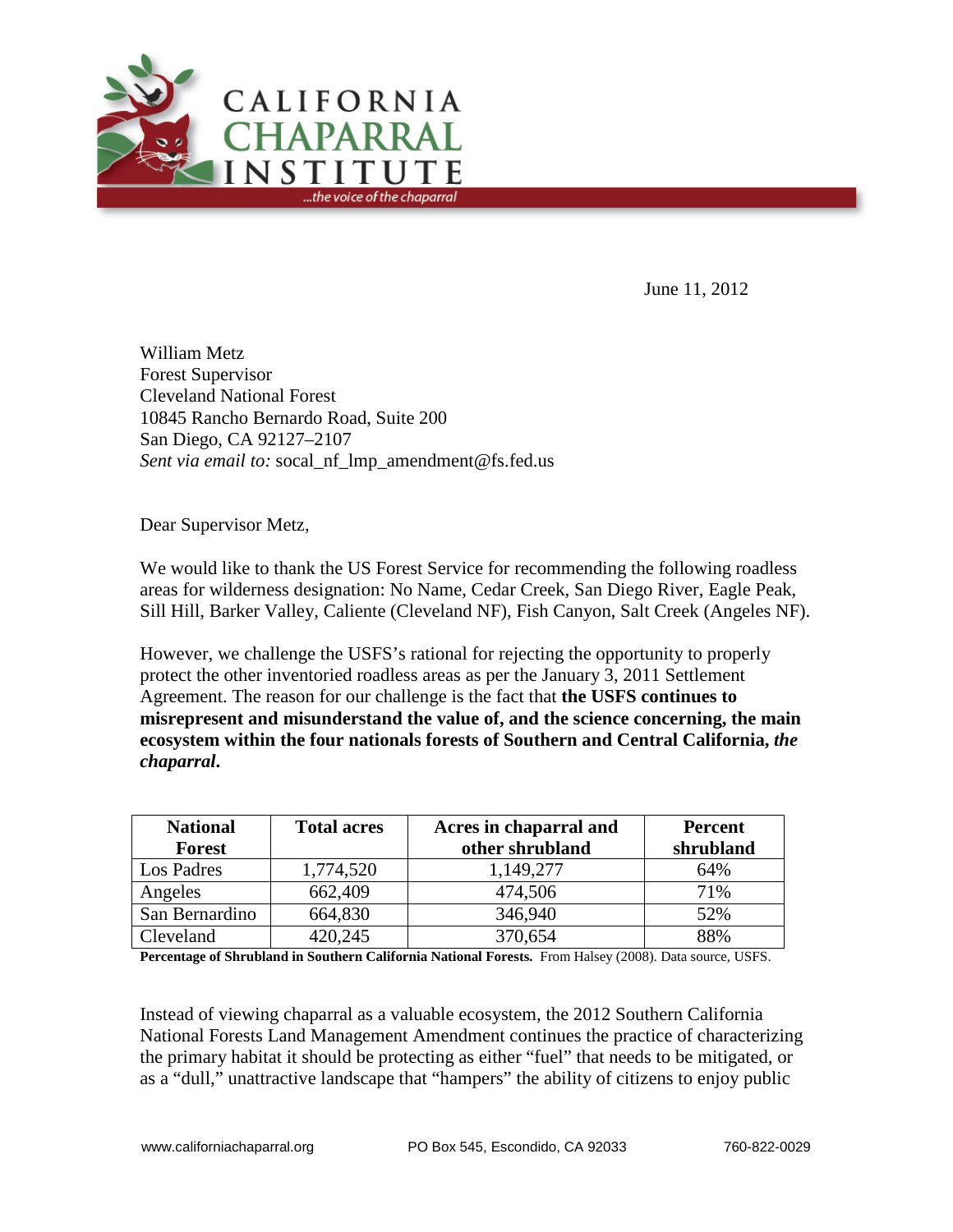lands. This approach is not acceptable and raises serious questions about the validity of the USFS's criteria and decision making process in determining the level of protection of the land it administers.

Such a perspective cannot be attributed to a lack of understanding of the different types of chaparral because of the extensive work done by many scientists to distinguish the various forms of chaparral (Sawyer and Keeler-Wolf 1995) and how these assemblages differ in terms of fire response, drought conditions, and resilience to fire frequency (Keeley 1991, Keeley and Fotheringham 1998, Kummerow et al. 1977, Keeley 1995, Zedler 1995, Jacobson et al. 2004).

Contrary to perspectives within the Amendment's IRA Analysis document, we urge the USFS to consider the following:

**1. Chaparral is NOT dull, an impediment to public enjoyment.** While chaparral can clearly be impenetrable, that is the ecosystem's natural condition. Dense chaparral is not an artifact of past fire suppression nor it something the USFS should be using as a reason not to protect lands covered by it.

Part of the USFS's rejection of the Black Mountain Roadless Area for additional protection included (pg 144), *"The overall appearance of the area is of rounded landforms covered with dull green chaparral. The landscape is lacking in variety and distinctive landforms, vegetation or water forms, which make it minimally attractive."*

For the Diablo Roadless Area, a proposed addition to the Matilija Wilderness in the Los Padres National Forest (pg 159): *"The landscape attractiveness in Diablo is minimal, lacking in variety and distinctive features of landform, vegetation or water forms. The overall appearance of the unit is mundane; chaparral vegetation, rounded landforms, typical of the character type but lacking the variety found in other locations nearby."*

One of the most frequent characterizations of chaparral in the Amendment is not that it is a unique, valuable ecosystem, but rather that it prevents access by the public into the backcountry. Statements such as, *"Cross-country exploring provides some interesting challenges although travel is hampered by dense chaparral vegetation,"* and, *"Steep terrain and dense continuous chaparral vegetation acts to discourage visitation,"* can be found on pgs 12, 19, 25, 30, 32, 36, 39, 40, 56, 77, 96, 16, 162, 169, 186, 192, 194, 202, 210, 250, 274, 280, 287, 293, and 301.

## **2. Chaparral is a distinguished habitat.**

Pg 94: *"Although chaparral is the dominant vegetation type, two unique plant communities also occur here: coastal sage scrub on the south-facing slopes and knobcone pine (Pinus attenuata) near Pleasants Peak."*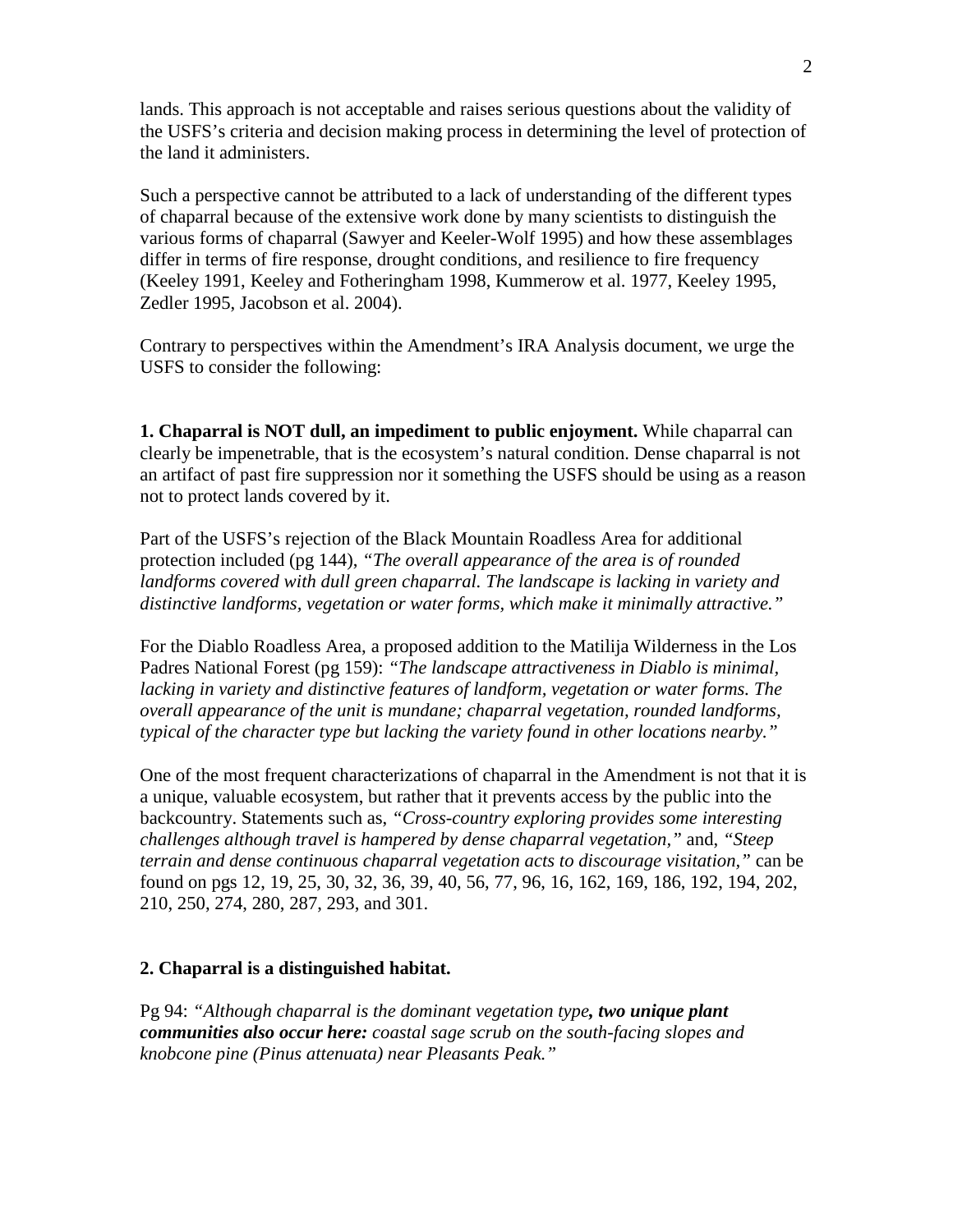**3. Chaparral is critical to preserving biodiversity.** The two statements below are remnants of an era when one of the main goals of land management agencies was to increase the populations of game for hunters. At a time when increasing fire frequencies are threatening the remaining beautiful, old-growth stands of chaparral, such a policy has no place in today's management plans. These statements also appear to suggest that the USFS sees the chaparral as needing continual management because without it, biodiversity would unnaturally decrease and large fires would increase. Neither opinion is supported by current science.

Pg 145: *"These large fires have caused stress on the ecosystem and created large even age stands of chaparral that limits biodiversity of wildlife."*

Pg 201: *"Most recently, the 1996 Highway 58 fire burned 99% of the unit. As such, nearly all the vegetation is even-aged chaparral. Without active management, this vegetation type tends to reduce wildlife habitat and biodiversity over time and may be at risk to burn in a future large fire event."*

## **4. Chaparral** *is* **the forest, not a hindrance to timber production and forest management.** Even though trees make up a small portion of the four Southern California National Forests, the Amendment spends an inordinate amount of time referring to forests. The USFS needs to formally acknowledge that while there are some beautiful groves of unique tree species, the four forests are not really forests at all, but primarily native shrublands. This is one of the reasons why we have proposed changing the name

of the four forests into National Chaparral Recreation Areas (please see the attached California Chaparral Preservation Plan).

The following statement illustrates the continual bias in favor of trees even when the USFS acknowledges the predominance of chaparral.

Pg 148: *"Timber products may be created through the construction of Wildland Urban Interface defense zones along with thinning activities designed to improve the health of the remaining forest. These products and services will be needed to help enhance the forested environment and it move towards the condition where it has the capacity for renewal and recovery from a wide range of disturbances. Vegetation is 95% chaparral and 5% conifer species."*

## **5. Large, contiguous stands of chaparral are natural, not an artifact of past fire**

**suppression.** Dozens of papers have made it very clear that this old paradigm is not only incorrect, but has led to potentially damaging land management policies. Yet the paradigm appears to persist in the Amendment. For example, in a rather peculiar statement, the Amendment states that the huge Matilija Fire was an example of "historic fire conditions" yet proceeds to suggest that fire suppression since that time has altered the natural fire regime. We are unclear what "alteration" the Amendment is suggesting: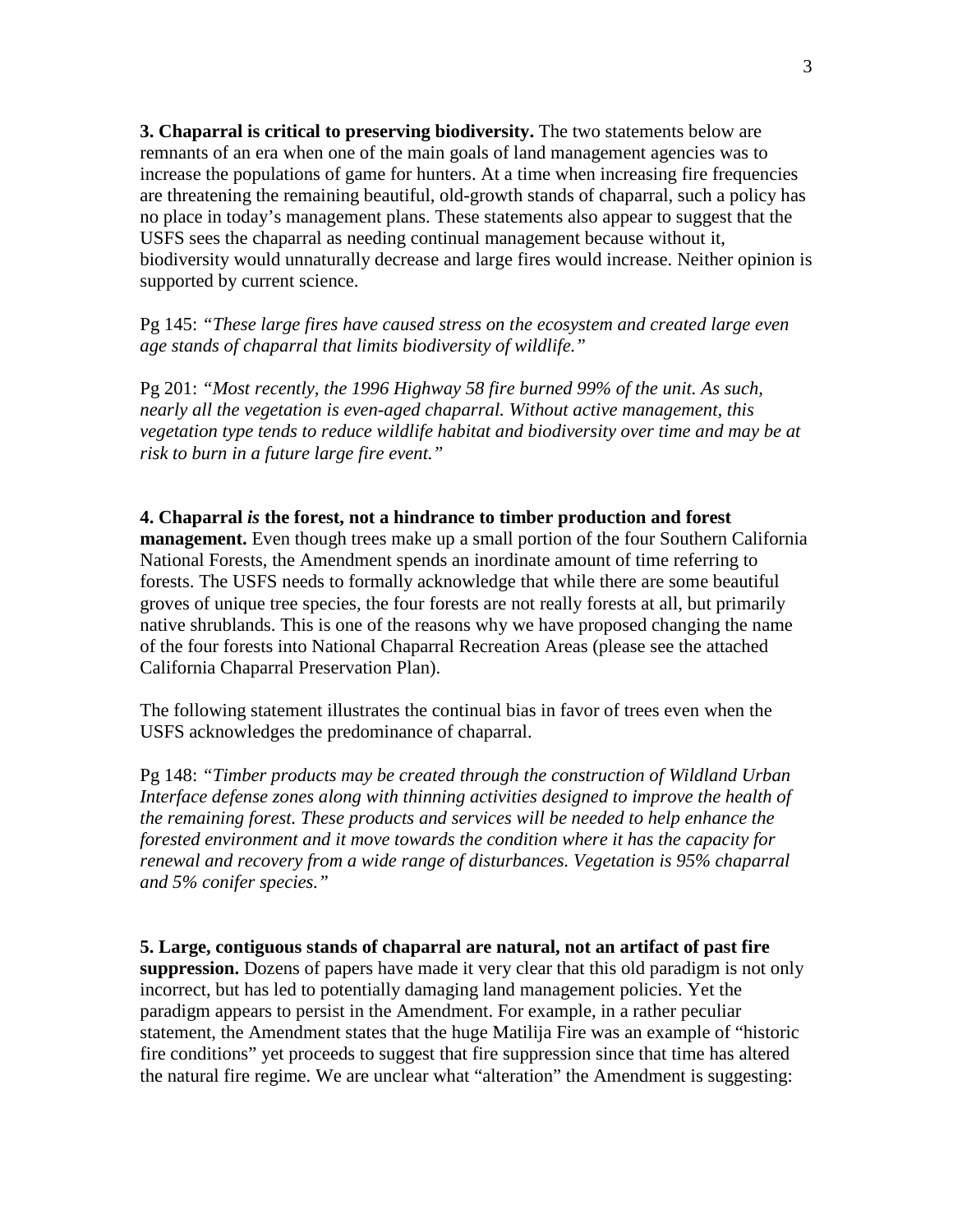Pg 247: *"The massive 1932 Matilija Fire burned most of the land in these units and is an important example of historic fire conditions in chaparral fuels prior to alteration of fire regimes by widespread fire suppression."*

Pg 105: *"The normal interplay between biotic species inhabiting this area is mostly intact, although natural fire intervals have been modified..."*

In a comprehensive examination of fire regimes in the United States, researchers have concluded that the chaparral covered coastal mountain region of California, "*...is dominated by human-caused ignitions, and fire suppression has played a critical role in preventing the ever increasing anthropogenic ignitions from driving the system wildly outside the historical fire return interval. Because the net result has been relatively little change in overall fire regimes, there has not been fuel accumulation in excess of the historical range of variability, and as a result, fuel accumulation or changes in fuel continuity do not explain wildfire patterns." (Keeley, et al. 2009)*

Even the USFS's own scientists have rejected the fire suppression paradigm, especially when it comes attempting to create artificial, mixed-aged mosaics in chaparral as a prefire management tool. Conard and Weise concluded in 1998 that, "*landscape mosaics are impractical, unnecessary, and probably not particularly effective***"** in creating a strategic approach to fuel and fire management in chaparral.

The mosaic approach is mentioned in the Amendment when addressing community fire protection:

Pg 9 (Proposed Action document): *"The desired condition for chaparral is to establish a diversity of shrub age classes in key areas near communities to improve the effectiveness of fire suppression operations. Adequate defensible space around communities could greatly reduce the risk of structure loss, as well as improve safety for residents."*

While we agree that defensible space is critical in protecting human communities from wildfire, we urge the USFS to apply Dr. Jack Cohen's research on fire in order to minimize the impact and size of vegetation treatments beyond standard defensible space zones (100-200 feet).

Dr. Cohen (1999) has concluded after extensive investigations that home ignitions are not likely unless flames and firebrand ignitions occur within 120 feet of the structure. His findings have shown that, "*…effective fuel modification for reducing potential WUI (wildland/urban interface) fire losses need only occur within a few tens of meters from a home, not hundreds of meters or more from a home. This research indicates that home losses can be effectively reduced by focusing mitigation efforts on the structure and its immediate surroundings."*

**6. The chaparral does need protection from fire.** While the Amendment specifically mentions coastal sage scrub as needing protection from increased fire frequencies, the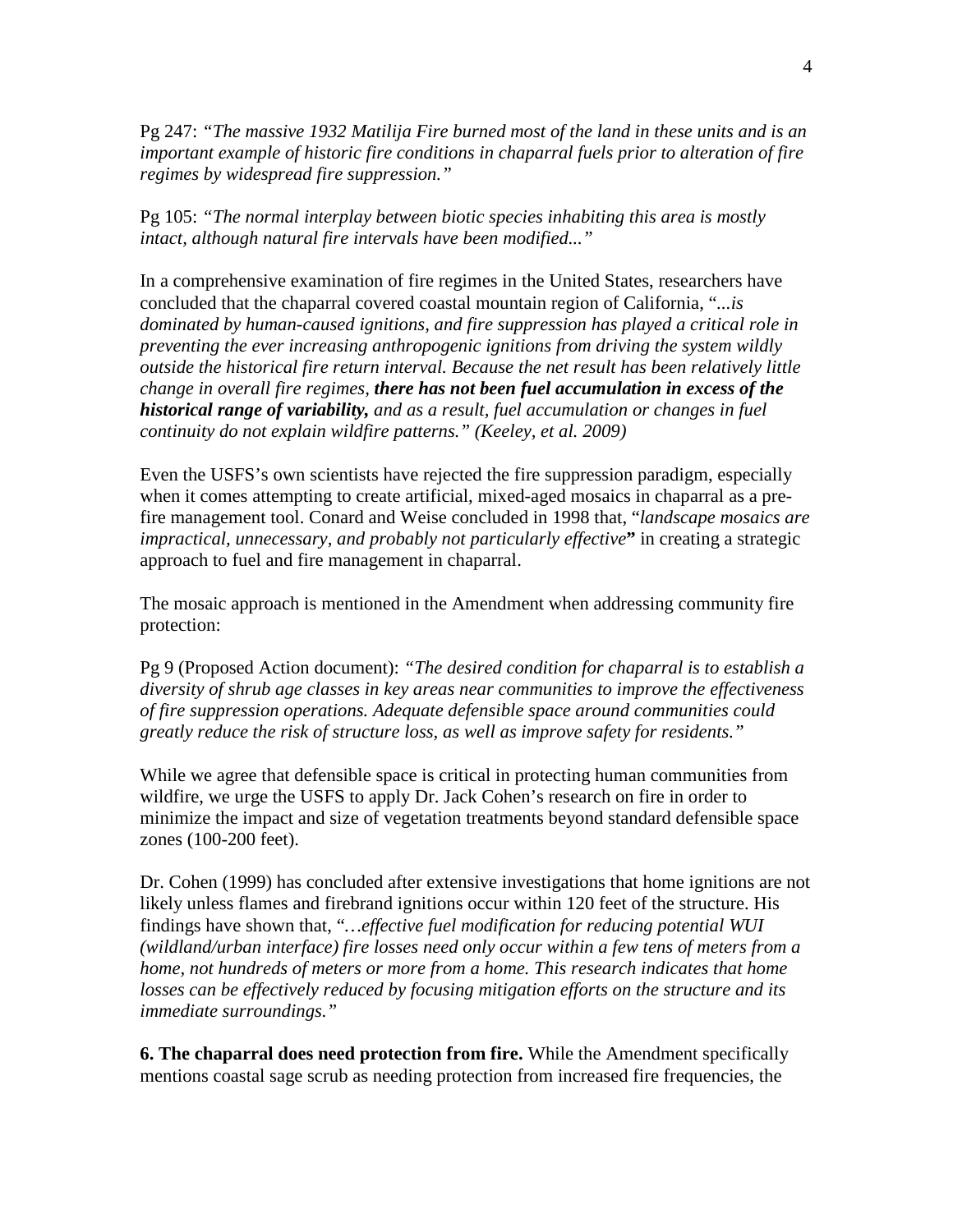chaparral is not. There is clear scientific evidence indicating chaparral is also at risk for type-conversion due to increased fire frequencies and climate change.

Pg 9: (Proposed Action document): *"The desired condition for coastal sage scrub is to increase the average interval between fires thereby reducing the area at risk of type conversion."*

We urge the USFS to include chaparral as a unique, native ecosystem in need of protection as it revaluates its decisions on the inventoried roadless areas.

Sincerely,

Richard W. Halsey **Director** California Chaparral Institute P.O. Box 545 Escondido, California 92029 [www.californiachaparral.com](http://www.californiachaparral.com/) 760.822.0029

## Suggested References

Cohen, J.D. 1999. Reducing the wildland fire threat to homes: where and how much? USDA Forest Service Gen. Tech. Report PSW-GTR-173, pp 189-195.

Cohen, J.D. 2000. Preventing disaster: home ignitability in the wildland-urban interface. Journal of Forestry 98: 15-21Cohen, J. and J. Saveland. 1997. Structure ignition assessment can help reduce fire damages in the W-UI. Fire Mgt. Notes 57:19-23.

Conard, S. G., and D. R. Weise. 1998. Management of fire regime, fuels, and fire effects in southern California chaparral: lessons from the past and thoughts for the future. Pages 342-350 in Teresa L. Pruden and Leonard A. Brennan (eds.). Fire in ecosystem management: shifting the paradigm from suppression to prescription. Tall Timbers Fire.

Jacobsen, A.L., S.D. Davis, S. Fabritius. 2004. Vegetation type conversion in response to short fire return intervals in California chaparral. Annual Meeting of the Ecological Society of America, Portland OR. *Abstract.*

Keeley, J.E. 1995. Future of California floristics and systematics: wildfire threats to the California flora. Madrono 42: 175-179.

Keeley, J.E. 1991. Seed germination and life history syndromes in the California chaparral. The Botanical Review 57: 81-116.